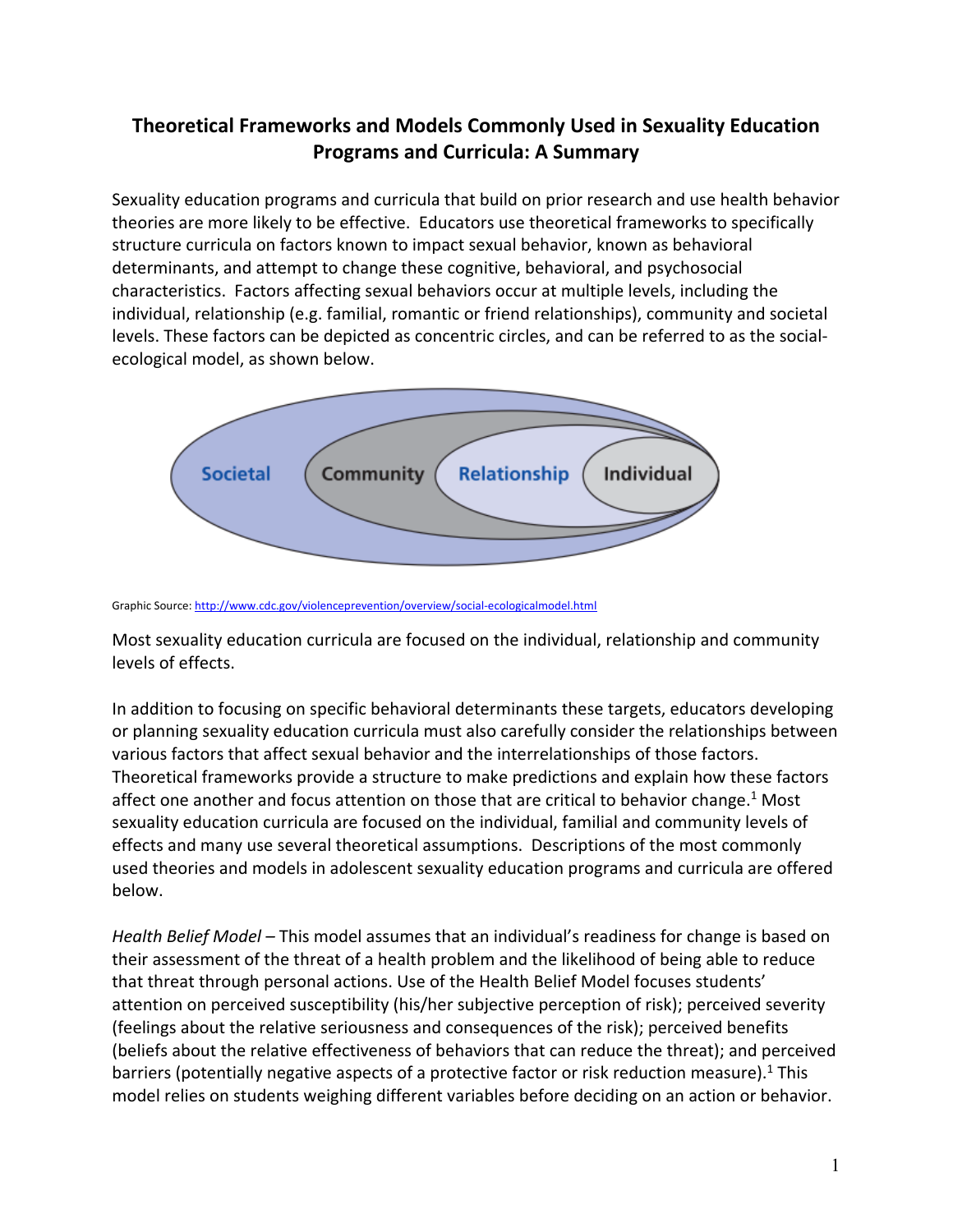In addition to weighing one's options, students must also believe these actions or behaviors will lead to a desirable outcome and they must feel confident that they can attain this outcome in order to increase the likelihood of them adopting the behavior(s). This model emphasizes personal goals, threat assessment, self‐efficacy, and decision‐making skills. An example of a common sexuality education activity based on the Health Belief Model would be having students brainstorm the reasons a young person might choose to use protection during sex (perceived benefits) and the reasons they might choose not to use protection (perceived barriers).

Figure 1. Health Belief Model

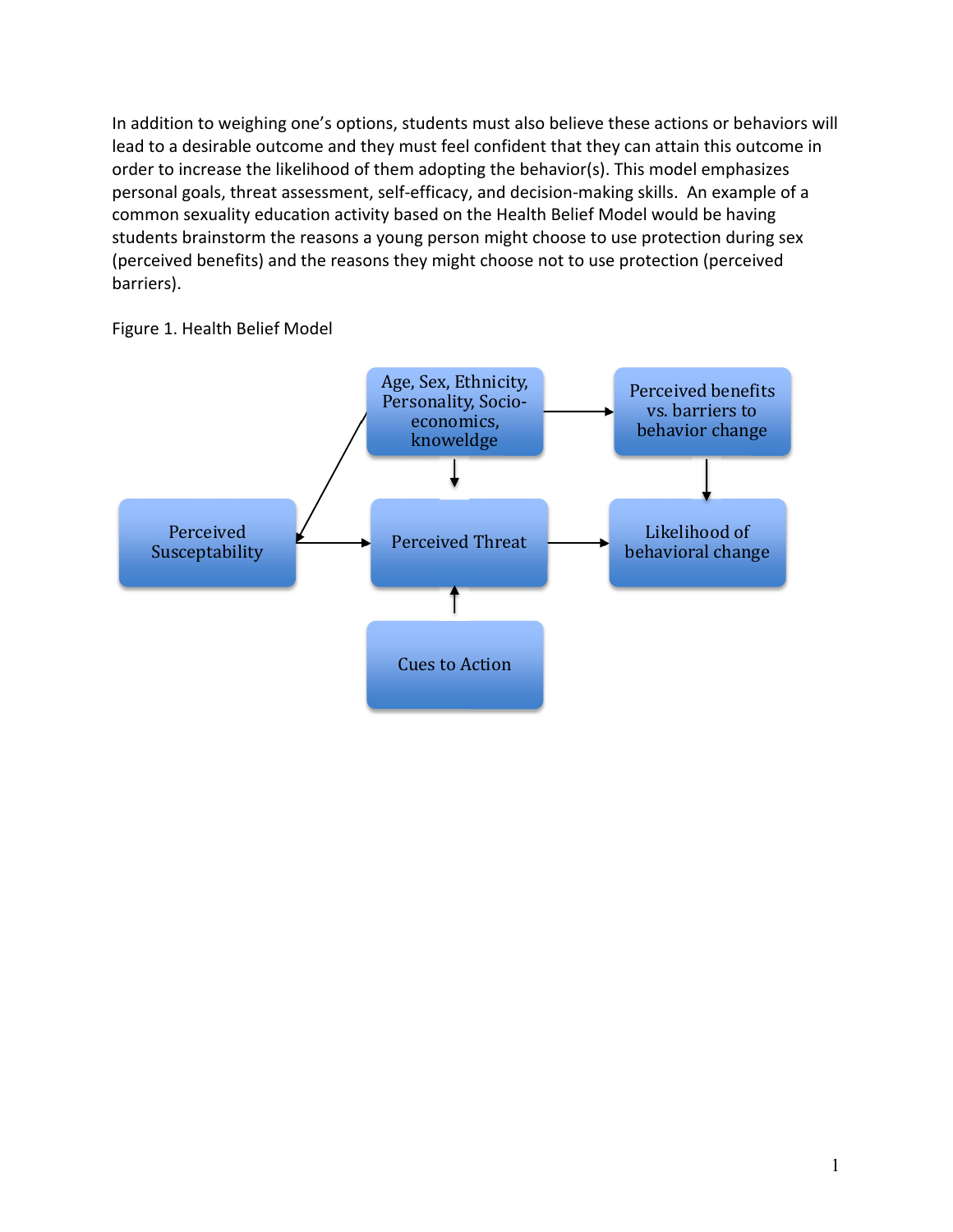*Social Cognitive Theory –* This theory assumes that behavior is determined by the continual interaction between personal knowledge, skills, attitudes, interpersonal relationships, and environmental influences. Most sexuality education curricula address cognitive learning; however, knowledge alone is not sufficient to change behavior.<sup>2</sup> Sexuality education programs using social cognitive theory incorporate behavioral skills practice and positive modeling of healthy sexual behavior. Building skills through practice and modeling enables students to build self-efficacy, the belief that they can change behaviors, even when they experience challenges or barriers. An example of common sexuality education activity based on the Social Cognitive Theory is a role‐play in which participants demonstrate and practice using skills to avoid and refuse pressure to have unprotected sex.

Figure 2. Social Cognitive Theory

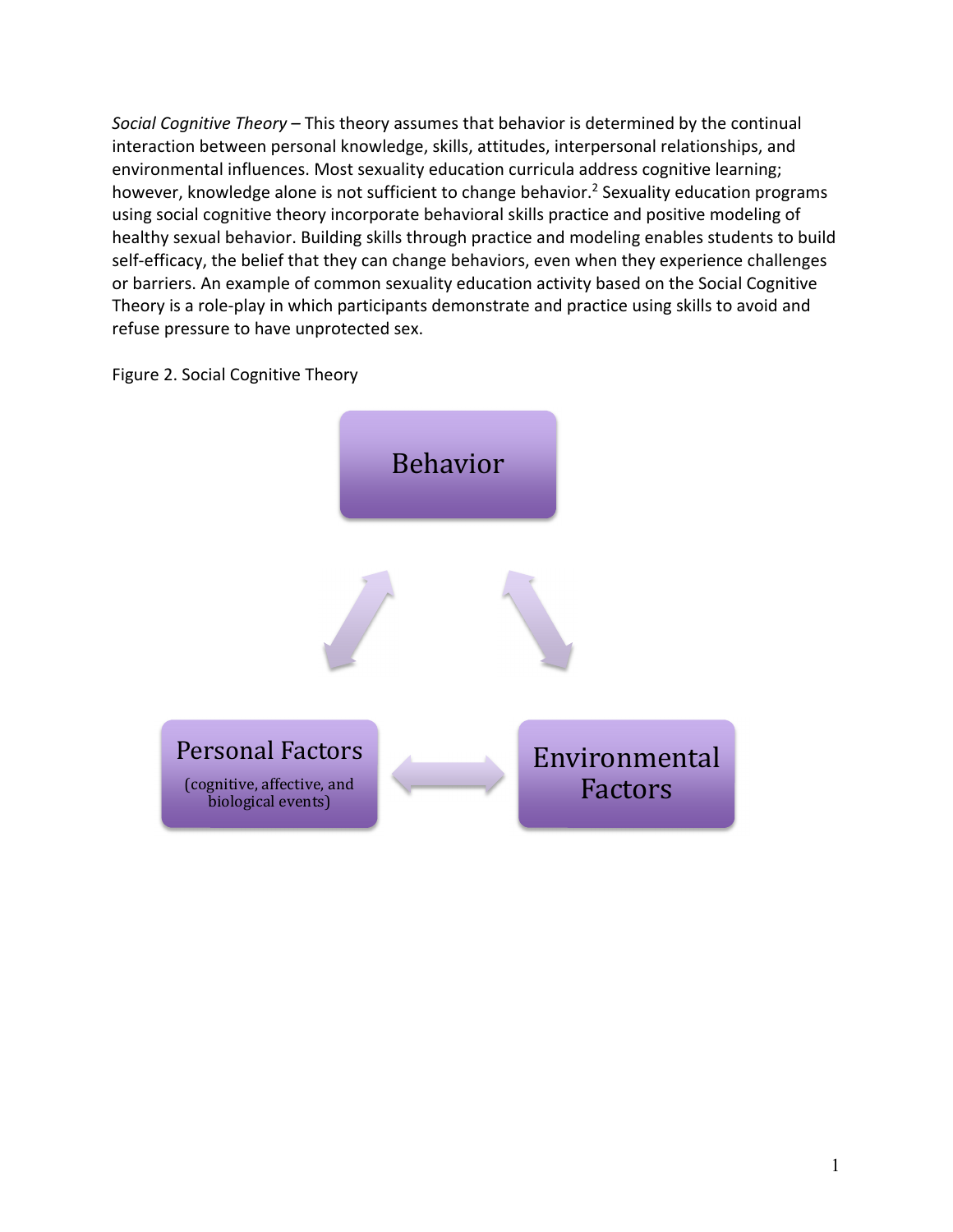*Theory of Planned Behavior –* This theory assumes that behavior can be predicted by an individual's intentions to perform a behavior based on their attitudes toward the behavior, subjective norms toward the behavior, and their perception of control over the behavior.<sup>3</sup> The Theory of Planned Behavior is an extension of the earlier Theory of Reasoned Action. Sexuality education curricula that focus on developing positive attitudes toward healthy sexual behaviors and social acceptance for these healthy behaviors result in higher levels of intentions to use health promoting behaviors. Curricula using the Theory of Planned Behavior recognize that attitudes are affected by individuals' beliefs concerning the possible consequences for an action or behavior while also considering the importance of the eventual outcome and address the development of these attitudes and beliefs. In addition, these curricula include strategies that encourage adolescents to analyze beliefs about what people, whom they consider to be important in their lives, think they should do (subjective norms) and their motivation to comply with these expectations. The presence of or lack of certain factors informs individuals' decisions about perceived personal control, thus making it easier or harder to perform the behavior.<sup>3</sup> An example of a sexuality education activity based on the Theory of Planned Behavior is to have students brainstorm factors that might negatively impact an adolescents decision not to get tested for STDs. Identify multiple strategies for removing the barrier in each situation.

## Figure 3. Theory of Planned Behavior

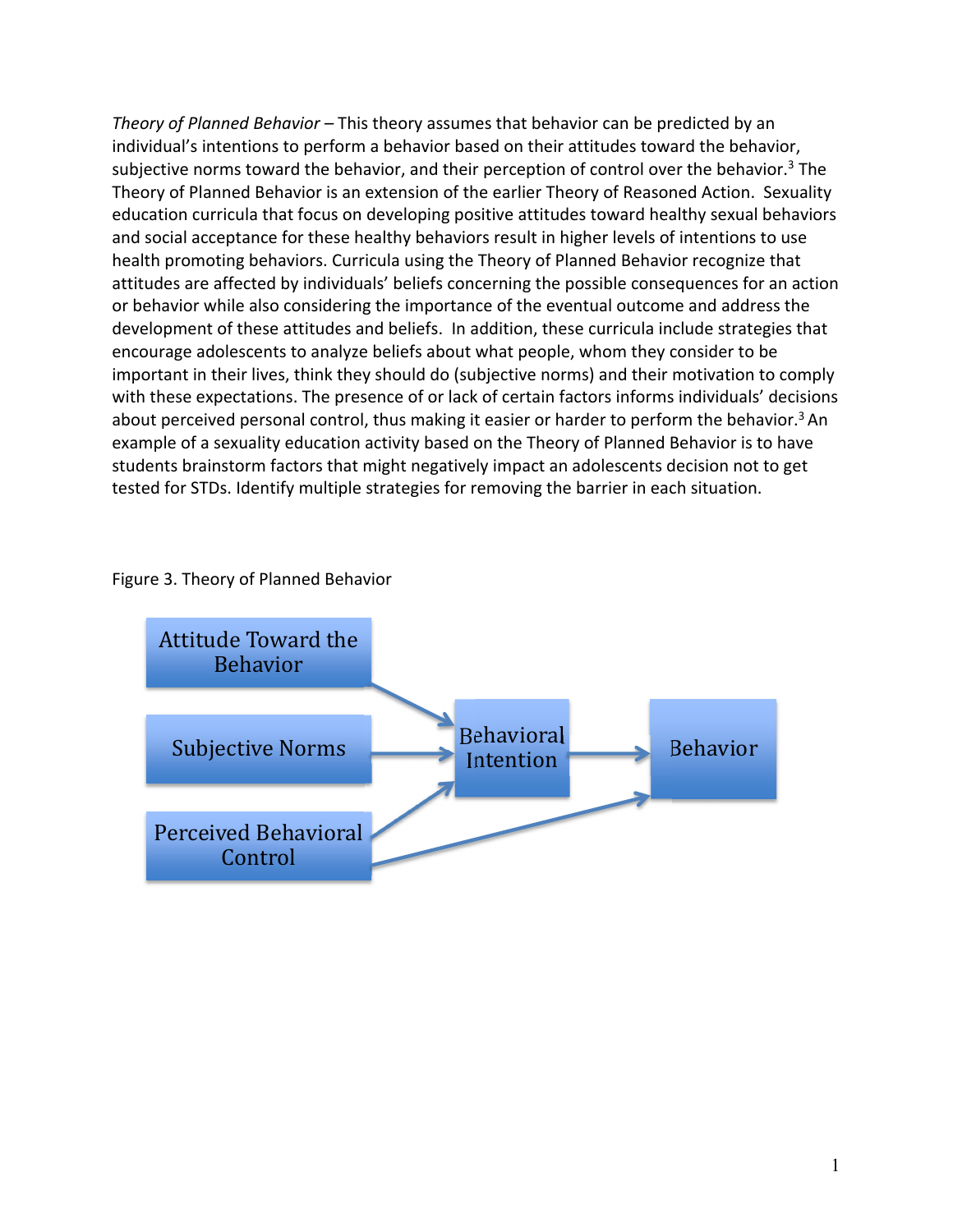*Transtheoretical (Stages of Change) Model –* This model assumes that modification of behavior involves movement through stages of change as opposed to an isolated incident. Curricula grounded in the Transtheoretical Model will guide students through five stages of change: pre‐ contemplation (little intention to change the behavior in the future), contemplation (intends to change the behavior within the next six months), preparation (intends to take steps to change within the next month), action (engaging in the health behavior within the last six months), and maintenance (consistent practice of the behavior over six months to five years).<sup>5</sup> The Transtheoretical Model suggests that cognitive and emotional processes initiate movement from one stage to the next, primarily from pre‐contemplation to contemplation. A focus on knowledge and attitudes at this point in the curriculum are effective. Skill building and behavioral processes have a greater effect on subsequent movements between stages. Previous research using the Transtheoretical Model to change health behaviors has shown that moving people from stage one toward taking action doubles the likelihood that an individual will change the behavior.<sup>5</sup> Interventions should be appropriately tailored to a person's stage with processes also relevant to that stage. Use of this model can help educators structure instructional and assessment strategies in a manner that allows students to personalize the concepts and skills. An example of sexuality education activity based on the Transtheoretical Model is to ask students to identify important qualities of a healthy relationship and examine characteristics of a good partner in a relationship. Students will then create a "relationship agreement" that describes agreements by two partners in a romantic relationship which include behaviors that the both partners as a couple agree to do and not do to maintain a healthy relationship. Students will predict situations that may interfere with these agreements and design strategies to avoid these situations or address behaviors that were not agreed upon or are unhealthy to the relationship.

Figure 4. Transtheoretical Model